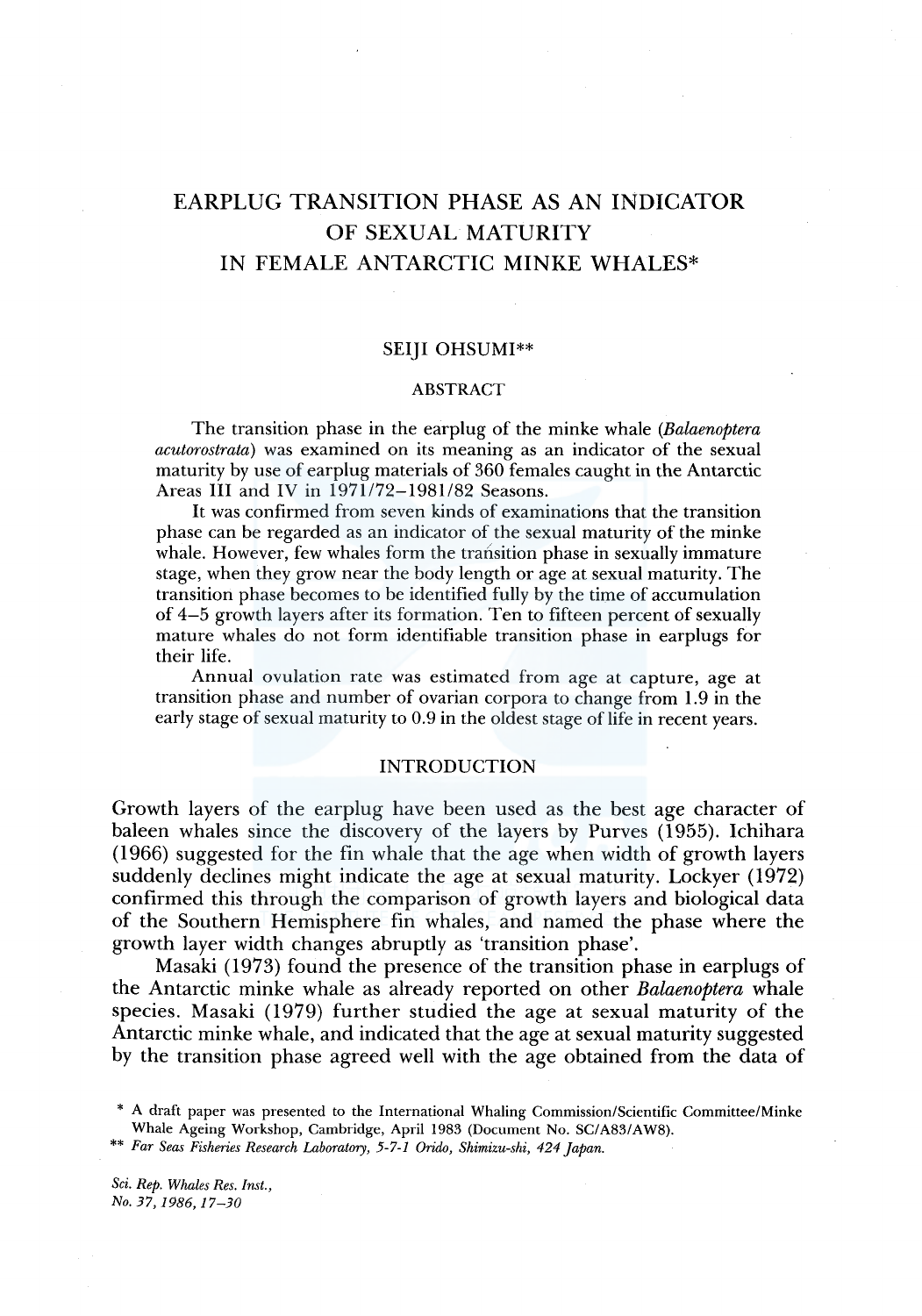reproductive tract. Kato (1983) used the transition phase to estimate the yearly change in the age at sexual maturity of the Antarctic minke whale, and compared the results obtained from other independent methods. Best ( 1982) confirmed the correlation between sexual maturity and presence of transition phase in earplugs of minke whales off Durban, and he also studied yearly change in age at sexual maturity by use of the transition phase.

Although these authors indicated the usefulness of transition phase as a mark of the sexual maturity of the Southern Hemisphere minke whale, it has been understood that there are some need to examine further on this matter through the discussion in the Scientific Committee of the International Whaling Commission in the beginning of 1980s (Anon., 1983). This paper will examine if the transition phase in the earplug can be used as an indicator of the sexual maturity of the Antarctic minke whale. As the materials only females were used, because the sexual maturity can be more easily identified.

Mr Hidehiro Kato of the Whales Research Institute provided me with earplug materials and biological data for this study. I would like to express my sincere thanks to him for his endeavor to select these materials. I am largely indebted to Dr Toshio Kasuya of the Far Seas Fisheries Research Laboratory who kindly criticized my manuscript and made many suggestions.

## MATERIALS AND METHODS

The materials used in this study were earplugs of 360 female minke whales caught by Japanese whaling expeditions in the Antarctic Areas III  $(0-70)$ °E) and IV  $(70-130)$ °E) in 1971/72-1981/82 Seasons and stored in the Far Seas Fisheries Laboratory. Mr H. Kato selected these materials under the principle agreed by the Scientific Committee for use in the Minke Whale Ageing Workshop which was held in Cambridge in April 1983 (Anon., 1984). The selecting procedure of these earplugs was described in detail by Kato (1984). In this case stratified sampling of two readability classes and nine corpora count classes (18 strata) was adopted: 20 samples were allocated to each stratum. The earplugs were read by myself for total number of growth layers (age at capture) and the number of growth layers before the transition phase (age at transition phase). Each half-sectioned earplug was put in water and read for these two kinds of layers under a binocular dissecting microscope for three times without referring to any biological information of the whale, and finally decided the best numbers of these layers on each whale as the average.

The body lengths were measured in 0.1 m unit on board of the whaling factory ships. The numbers of corpora lutea and corpora albicantia in the ovaries were counted in the Far Seas Fisheries Research Laboratory or by biologists on board of factory ships. These data have been stored in the Far Seas Fisheries Research Laboratory, and used to determine the sexual maturity of the materials. The sexual maturity was determined by the presence of corpus luteum or albicans in the ovaries. Among them a female having one or two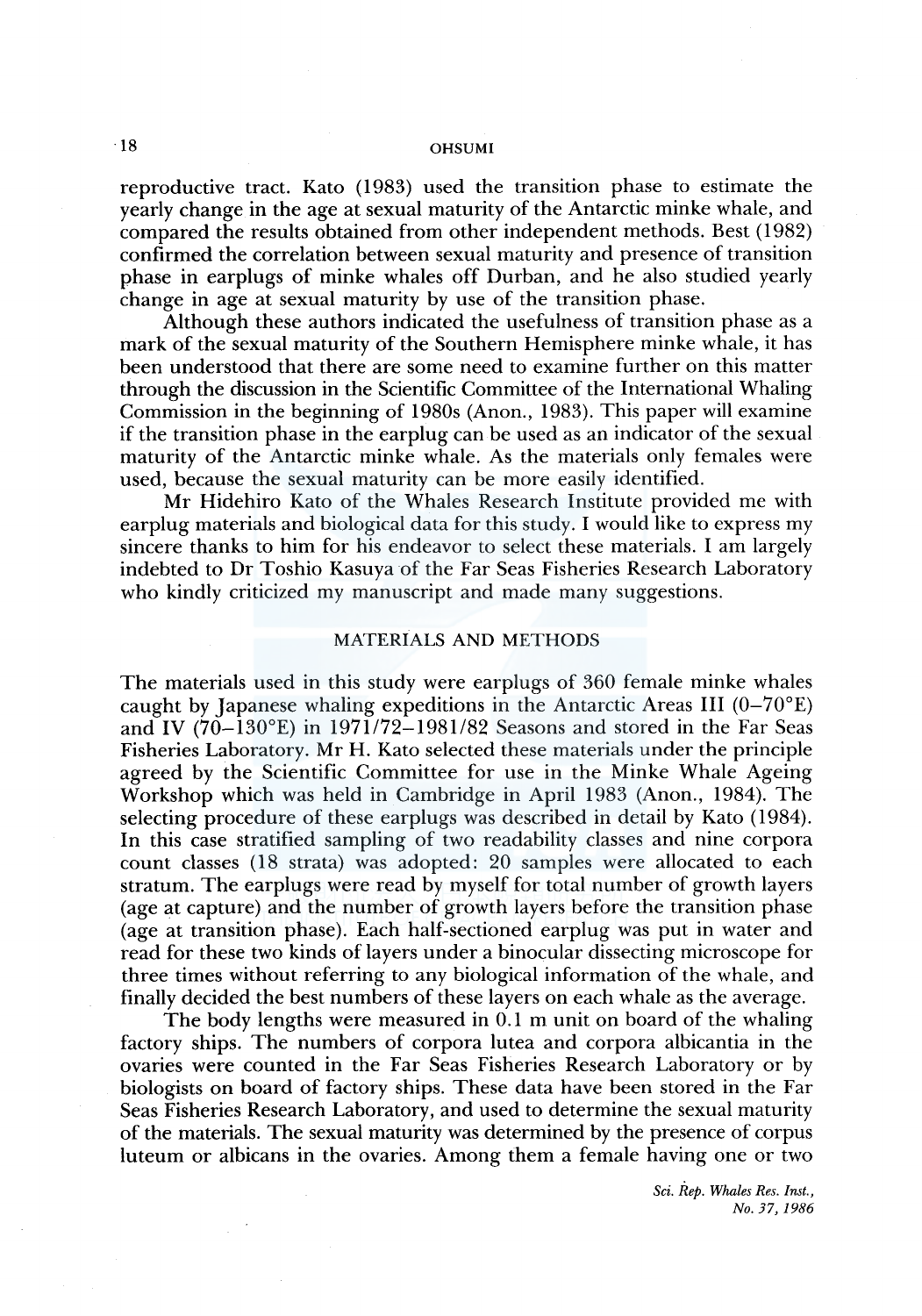| Age            |                         | Immature     |                                 |                         | Mature           |                         |                          | Total        |                         |  |
|----------------|-------------------------|--------------|---------------------------------|-------------------------|------------------|-------------------------|--------------------------|--------------|-------------------------|--|
|                |                         | $+$          | $\operatorname{\mathsf{Total}}$ |                         | $+$              | Total                   |                          | $+$          | Total                   |  |
| $\overline{3}$ | $\overline{4}$          | -            | $\overline{\mathbf{4}}$         |                         |                  |                         | $\overline{\mathbf{4}}$  |              | $\overline{\mathbf{4}}$ |  |
| $\overline{4}$ | 5                       |              | $\,$ 5                          |                         |                  |                         | 5                        |              | $\,$ 5                  |  |
| 5              | 9                       |              | $\mathbf 9$                     | $\overline{\mathbf{3}}$ |                  | $\boldsymbol{3}$        | 12                       |              | $12\,$                  |  |
| 6              | $\overline{7}$          |              | 7                               | $\overline{\mathbf{2}}$ | 1                | $\overline{\mathbf{3}}$ | 9                        | 1            | $10\,$                  |  |
| $\overline{7}$ | $\overline{\mathbf{4}}$ |              | $\overline{\mathbf{4}}$         | $\boldsymbol{3}$        | $\overline{2}$   | $\mathbf 5$             | 7                        | $\,2\,$      | $\bf{9}$                |  |
| $\bf 8$        | $\,6\,$                 |              | $\,6$                           | $\,2$                   | 1                | $\,3\,$                 | $\bf8$                   | $\mathbf{I}$ | $\boldsymbol{9}$        |  |
| $\overline{9}$ | $\sqrt{2}$              |              | $\sqrt{2}$                      | $\bf{4}$                | $\sqrt{3}$       | $\overline{7}$          | $\boldsymbol{6}$         | 3            | $\boldsymbol{9}$        |  |
| 10             |                         | 1            | 1                               | $\bf 5$                 | $\boldsymbol{9}$ | 14                      | $\,$ 5                   | 10           | $15\,$                  |  |
| 11             | $\bf{l}$                |              | $\mathbf{I}$                    | $\bf{4}$                | 11               | 15                      | 5                        | 11           | $16\,$                  |  |
| 12             |                         |              |                                 | $\overline{2}$          | 14               | 16                      | $\overline{\mathbf{2}}$  | 14           | 16                      |  |
| 13             |                         |              |                                 | $\overline{\mathbf{2}}$ | 10               | $12\,$                  | $\overline{\mathbf{2}}$  | 10           | $12\,$                  |  |
| 14             |                         |              |                                 | $\overline{3}$          | 17               | $20\,$                  | $\overline{\mathbf{3}}$  | 17           | 20                      |  |
| 15             |                         |              |                                 | $\mathbf{1}$            | 15               | 16                      | $\mathbf{1}$             | $15\,$       | 16                      |  |
| $16\,$         |                         |              |                                 | 1                       | 13               | 14                      | 1                        | 13           | 14                      |  |
| $17\,$         |                         |              |                                 | $\mathbf{l}$            | 17               | 18                      | $\mathbf{1}$             | 17           | 18                      |  |
| 18             |                         |              |                                 |                         | 14               | 14                      |                          | 14           | 14                      |  |
| 19             |                         |              |                                 | 1                       | 10               | 11                      | $\mathbf{1}$             | 10           | 11                      |  |
| 20             |                         |              |                                 | 3                       | 8                | 11                      | $\boldsymbol{3}$         | $\bf 8$      | 11                      |  |
| 21             |                         |              |                                 |                         | 10               | 10                      |                          | 10           | $10\,$                  |  |
| 22             |                         |              |                                 |                         | 11               | 11                      | $\overline{\phantom{0}}$ | 11           | $\mathbf{11}$           |  |
| 23             |                         |              |                                 | $\overline{\mathbf{4}}$ | 10               | 14                      | $\overline{\bf 4}$       | 10           | $\bf 14$                |  |
| 24             |                         |              |                                 |                         | $\boldsymbol{9}$ | $\boldsymbol{9}$        | —                        | 9            | $\boldsymbol{9}$        |  |
| 25             |                         |              |                                 | $\bf 3$                 | 9                | 12                      | $\overline{\mathbf{3}}$  | 9            | $12\,$                  |  |
| $26\pm$        |                         |              |                                 | $\overline{7}$          | 69               | $76\,$                  | $\overline{7}$           | 69           | 76                      |  |
| Unknown        |                         | $\mathbf{1}$ | $\mathbf{1}$                    | $\mathbf{1}$            | $\overline{4}$   | $\bf 5$                 | $\mathbf{I}$             | 5            | $\,6\,$                 |  |
| Total          | 38                      | 2            | 40                              | 52                      | 267              | 319                     | $90\,$                   | 269          | 359                     |  |

TABLE 1. APPEARANCE OF TRANSITION PHASE ACCOMPANIED WITH SEXUAL MATURITY AND AGE AT CAPTURE OF THE ANTARCTIC MINKE WHALES

Remarks: -: Transition phase not appeared, +: Transition phase appeared.

ovarian corpora was recognized as a whale just after the attainment of sexual maturity, and used as an indicator of a stage of attainment of sexual maturity.

#### RESULTS

## *Transition phase and sexual maturity*

Among 360 females used in this study, an earplug of a whale had an abnormal pattern of growth layers, and it was impossible to read age at capture or at transition phase. This whale was omitted from the later analysis. Earplugs of other 6 whales were incomplete missing either germinal or neonatal layer, and their age at capture was not estimated, although some of their transition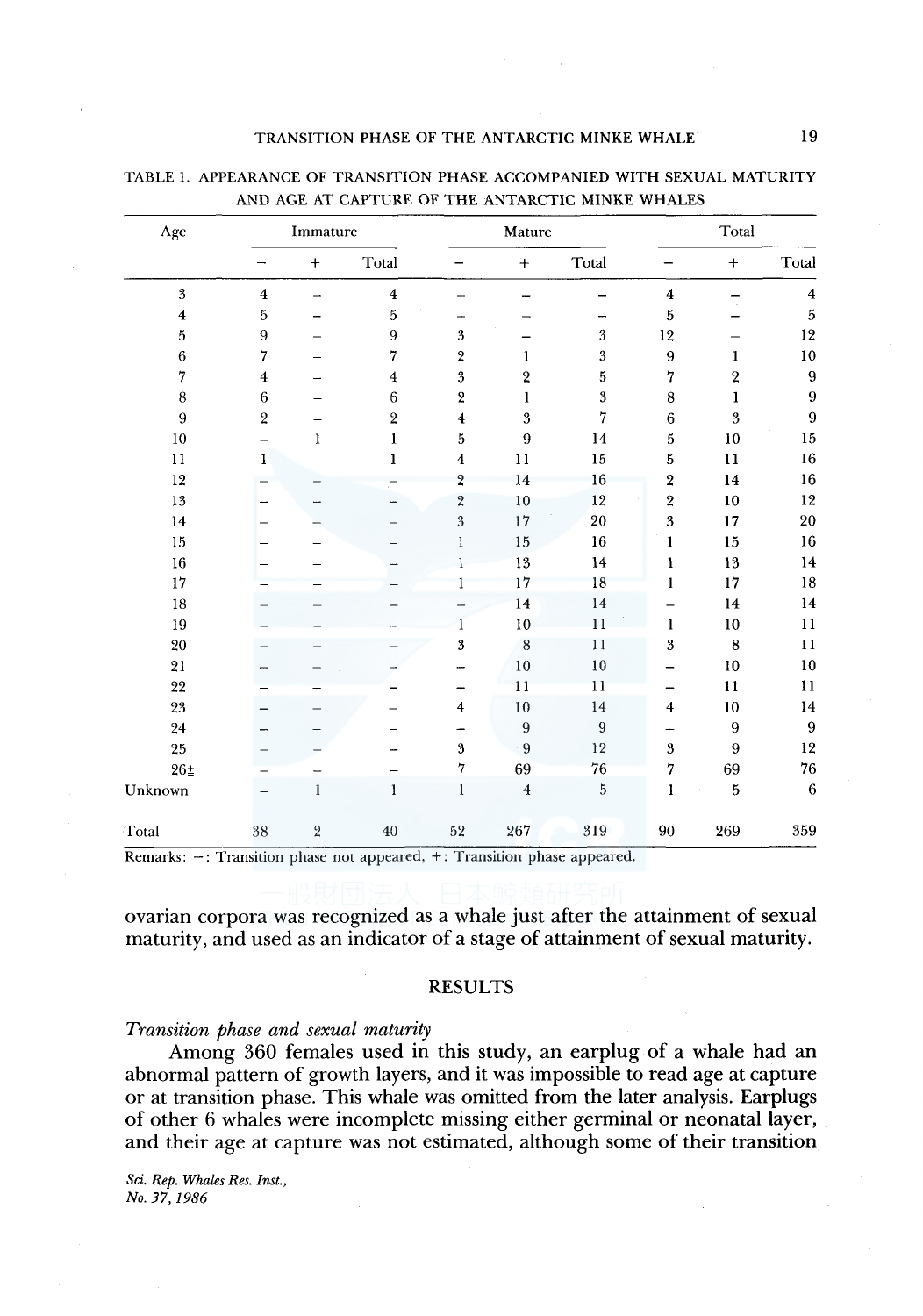| Number of<br>corpora    |                         | $+$                     | Total           |
|-------------------------|-------------------------|-------------------------|-----------------|
| $\bf{0}$                | 38                      | $\overline{\mathbf{2}}$ | 40              |
| $\mathbf{1}$            | 9                       | $\overline{2}$          | 11              |
| $\overline{\mathbf{2}}$ | 7                       | 10                      | 17 <sup>°</sup> |
| $\overline{3}$          | $\overline{\mathbf{2}}$ | 7                       | 9               |
| $\overline{\mathbf{4}}$ | $\mathbf{1}$            | $^{\circ}8$             | 9               |
| 5                       | 5                       | 13                      | 18              |
| 6                       | I                       | 12                      | 13              |
| 7                       |                         | 11                      | 11              |
| 8                       | $\mathbf{1}$            | 19                      | 20              |
| $\boldsymbol{9}$        | $\overline{2}$          | $\overline{7}$          | 9               |
| 10                      | $\overline{3}$          | 10                      | 13              |
| $\overline{11}$         |                         | 21                      | 21              |
| 12                      |                         | 7                       | 7               |
| 13                      |                         | 10                      | 10              |
| 14                      | $\mathbf{1}$            | 15                      | 16              |
| 15                      | $\overline{\mathbf{4}}$ | 12                      | 16              |
| 16                      | 3                       | 15                      | 18              |
| 17                      | $\mathbf{I}$            | 9                       | 10              |
| 18                      | $\mathbf{1}$            | 11                      | 12              |
| 19                      | $\overline{4}$          | 12                      | 16              |
| 20                      | $\overline{\mathbf{c}}$ | 13                      | 15              |
| $21\pm$                 | $\overline{5}$          | 43                      | 48              |
| Total                   | 90                      | 269                     | 359             |

# TABLE 2. APPEARANCE OF TRANSITION PHASE ACCOMPANIED WITH ACCUMULATION OF CORPORA LUTEA AND ALBICANTIA IN THE OVARIES

Remarks:  $-$ : Transition phase not appeared, +: Transition phase appeared.

phase could be identified (Table 1).

As shown in Tables 1, 2 and 3, 40 whales were sexually immature. Among them two  $(5.0 \%)$  had transition phase, and others  $(38 \text{ whales}, 95.0 \%)$  did not. This indicates that most of the immature whales have no transition phase in the earplugs, but few immature whales have already formed it.

These tables also show that 267 whales (83.7 %) have transition phase among 319 sexually mature females, but it is not detected on remaining 52 whales  $(16.3\%)$ . Some of the latter may have transition phase actually, but the post-transition phase could not be thick enough to be identified, because transition phase has just formed on the individuals which were soon after the attainment at sexual maturity. In addition to it, there are old whales of which transition phase was not detected at all.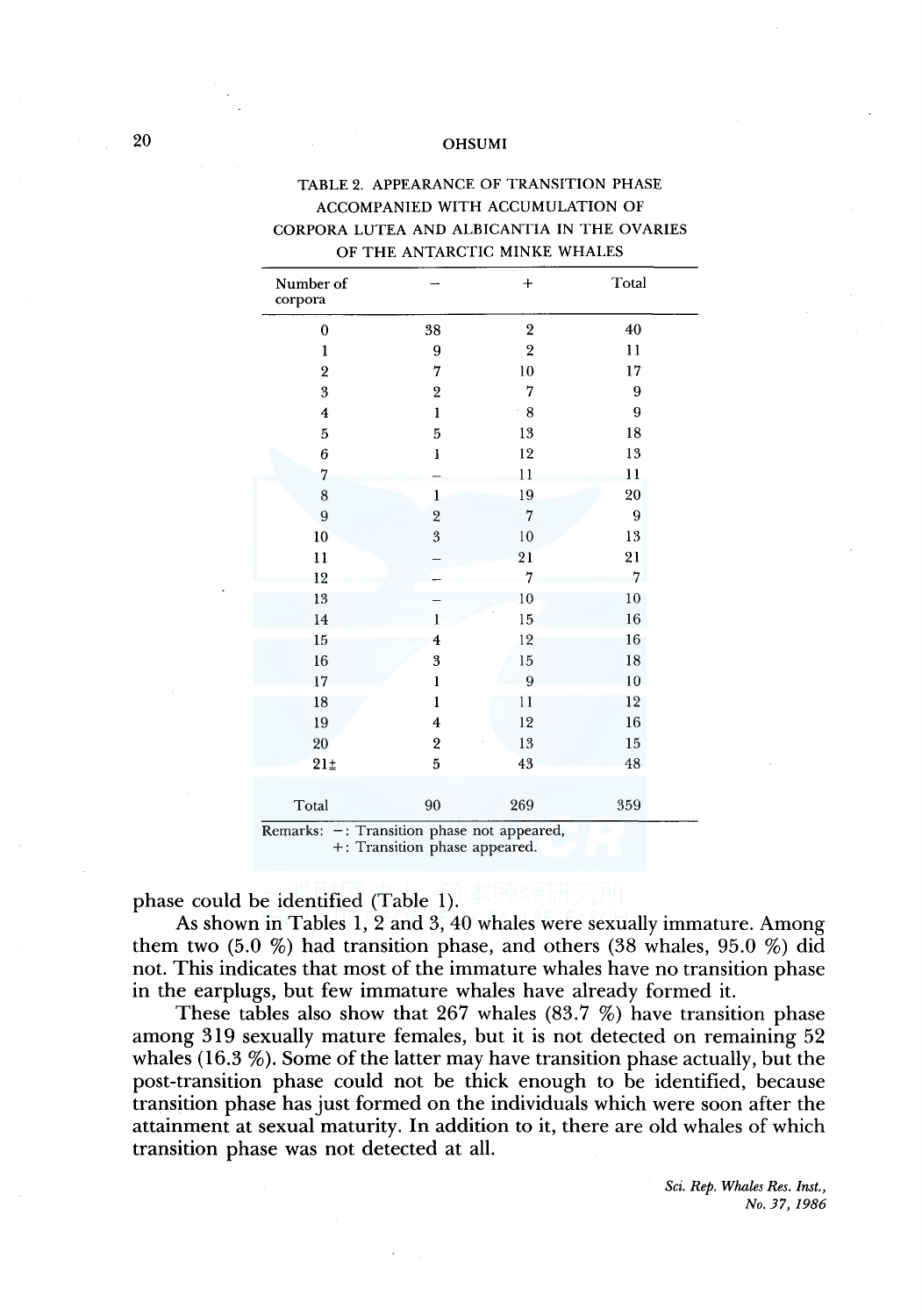| Body length   |                | Immature       |                  |                | Mature         |                |                         | Total          |                  |
|---------------|----------------|----------------|------------------|----------------|----------------|----------------|-------------------------|----------------|------------------|
| (m)           |                | $\ddot{}$      | Total            |                | $+$            | Total          |                         | $\ddot{}$      | Total            |
| $6.9 - 7.0$   | 1              |                | 1                |                |                |                | 1                       |                |                  |
| $7.1 - 7.2$   | $\overline{2}$ | 1              | 3                |                |                |                | $\overline{2}$          |                | 3                |
| $7.3 - 7.4$   | 5              |                | 5                |                |                | 1              | 5                       |                | 6                |
| $7.5 - 7.6$   | $\overline{4}$ |                | $\boldsymbol{4}$ |                | 1              |                | $\overline{\mathbf{4}}$ |                | 5                |
| $7.7 - 7.8$   | 8              |                | 8                |                | 3              | 3              | 8                       | 3              | 11               |
| $7.9 - 8.0$   | $\overline{2}$ |                | $\overline{2}$   | $\overline{2}$ | 6              | 8              | $\overline{4}$          | 6              | 10               |
| $8.1 - 8.2$   | 5              |                | 5                | 8              | 8              | 16             | 13                      | 8              | 21               |
| $8.3 - 8.4$   | 3              |                | 3                | 7              | 32             | 39             | 10                      | 32             | 42               |
| $8.5 - 8.6$   | 5              | 1              | 6                | $\overline{4}$ | 38             | 42             | 9                       | 39             | 48               |
| $8.7 - 8.8$   | 3              |                | 3                | 16             | 54             | 70             | 19                      | 54             | 73               |
| $8.9 - 9.0$   |                |                |                  | 3              | 48             | 51             | 3                       | 54             | 57               |
| $9.1 - 9.2$   |                |                |                  | 3              | 32             | 35             | 3                       | 32             | 35               |
| $9.3 - 9.4$   |                |                |                  | 6              | 25             | 31             | 6                       | 25             | 31               |
| $9.5 - 9.6$   |                |                |                  |                | $14 -$         | 14             |                         | 14             | 14               |
| $9.7 - 9.8$   |                |                |                  | $\overline{2}$ | 3              | 5              | $\overline{2}$          | 3              | 5                |
| $9.9 - 10.0$  |                |                |                  |                | $\overline{2}$ | $\overline{2}$ |                         | $\overline{2}$ | $\boldsymbol{2}$ |
| $10.1 - 10.2$ |                |                |                  | 1              |                | $\overline{2}$ | 1                       | ı              | $\boldsymbol{2}$ |
| Total         | 38             | $\overline{2}$ | 40               | 52             | 267            | 319            | 90                      | 269            | 359              |

## TABLE 3. APPEARANCE OF TRANSITION PHASE ACCOMPANIED WITH SEXUAL MATURITY AND BODY LENGTH OF THE ANTARCTIC MINKE WHALES

 $Remarks: -: Transition phase not appeared, +: Transition phase appeared.$ 

#### TABLE 4. COMPARISON OF PRESENCE OF TRANSITION PHASE AMONG SOME REPORTS

| Sexual maturity<br>classification | Lockyer (1972)<br>Fin whale<br>Females |      | <b>Best (1982)</b><br>Minke whale<br>Both sexes |      | Present paper<br>Minke whale<br>Females |      |  |
|-----------------------------------|----------------------------------------|------|-------------------------------------------------|------|-----------------------------------------|------|--|
|                                   | Sample size                            | %    | Sample size                                     | %    | Sample size                             | %    |  |
| Immature                          | 27                                     | 0.0  | 21                                              | 4.8  | 40                                      | 5.0  |  |
| Pubertal*                         | 47                                     | 19.2 | 12                                              | 16.7 | 28                                      | 42.9 |  |
| Other mature                      | 177                                    | 96.5 | 94                                              | 83.0 | 291                                     | 87.6 |  |

Remarks:

\*: One to two corpora in ovaries or both mature and immature tubules in testes.

## *Correlation between ovarian corpora number and transition phase*

Table 4 shows that the proportion of whales having transition phase is 42.9 % in early stage of mature females (one or two ovarian corpora), which is lower than that of older mature whales  $(87.6 \%)$ . This suggests that there will be some correlation between ovarian corpora number (or time after maturation) and proportion of individuals having transition phase.

Fig. lB shows this correlation using data in Table 2. The proportion of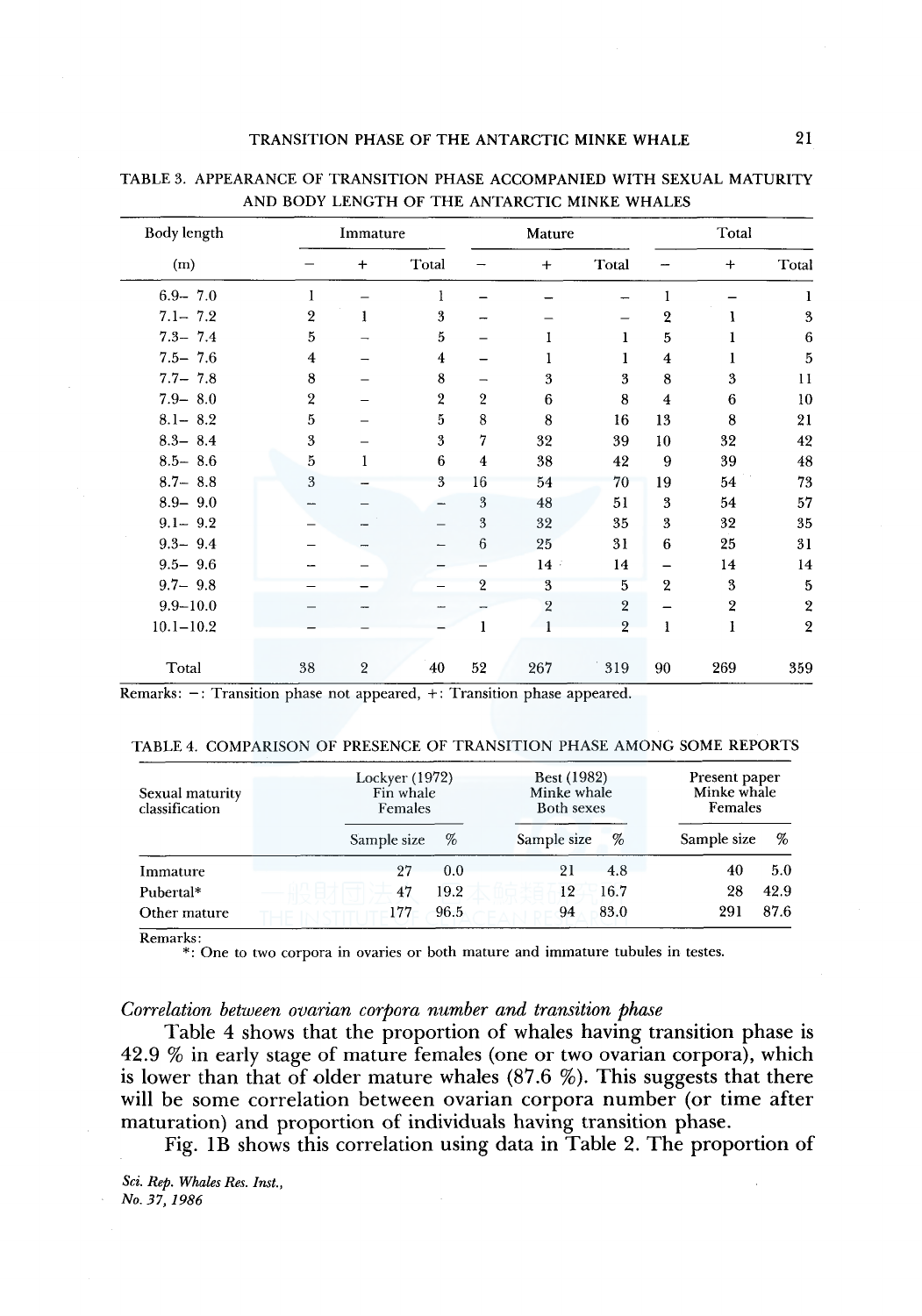

Fig. 1. Proportions of whales which have transition phase in earplug to total whales in each growth stage. A: Based on total ages, B: Based on corpora number in ovaries, C: Based on body length. Open circle and solid line: Sexually mature whales, Closed circle and broken line: Total whales.

individuals which have transition phase in earplug increases rapidly till accumulation of 4 or 5 corpora, then it becomes constant at a level of 87 .9 % individuals with five corpora. This indicates that the transition phase is difficult to be identified at the beginning of its formation, although it is formed around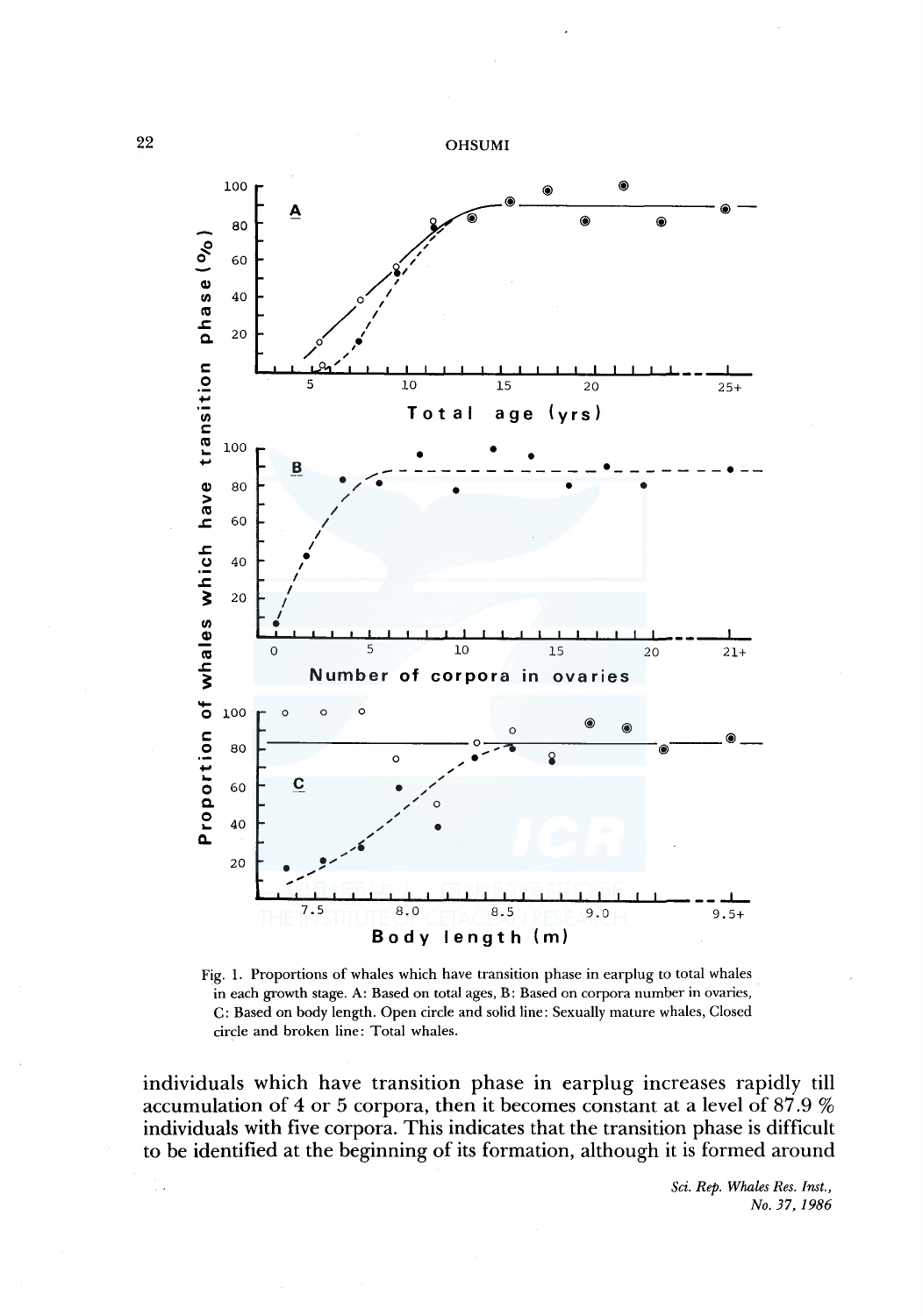the attainment of sexual maturity, but it can be detected fully after the stage of 4 or 5 corpora number, if it is formed in an individual.

#### *Correlation between age at capture and transition phase*

Table I shows frequency distributions of ages at capture of 359 females used in the present analysis. Ages of sexually immature whales are distributed in the range of 3 to 11 years. Two immature whales have transition phase. One of them is 10 years old. The age of another whale is unknown, because germinal layer was missing from the earplug. This whale is estimated to be at least 14 years old from remaining part of the earplug. These two whales indicate that the transition phase may be formed in some whales after a certain age when most whales attain at sexual maturity, even if the whale remains in the immature stage.

At the ages of 6-9 years, all the 19 immature whales had no transition phase, but seven individuals in 18 mature females had it. This means that the correlation of transition phase with age is lower than that with sexual maturity. Although sexually mature whales were found from 5 years of age, sexually mature whales with transition phase appeared from 6 years of age. This is reasoned by that the transition phase is difficult to identify at the beginning of its formation.

Fig. IA shows age related change in proportion of whales with transition phase in earplugs. The proportion increases from the age of 5-6 years to 13-15 years, and then it becomes stable at a level of 89.8  $\%$  over 14 years as in the case of corpora numbers mentioned above. The increase in the proportion with the age (5 to 14 years) will be related with the increase in the proportion of sexually mature whales as well as the increase of detectability of transition phase. The proportion is higher than that calculated including immature whales. This means that the formation of transition phase is related more with the sexual maturity than the age. However, even in the sexually mature whales the proportion of whales having transition phase increases with age the same as in the case of ovarian corpora.

## *Ages of full identification of transition phase*

Due to the definition of the earplug transition phase, it is reasonable to consider that the detection of transition phase becomes easier after several growth layers have been accumulated after the phase.

Fig. 2 shows a frequency distribution of times after transition phase (age at capture minus age at transition phase). The recognized shortest time after transition phase is one year which is represented by only three whales, but the highest frequency is at 5 years. This indicates that the presence of transition phase can be rarely recognized when one growth layer is accumulated after the phase, but most usually recognized after the deposition of 2 to 5 layers. The transition phase can be fully identified, if it exists, when more than 4 layers are accumulated after its formation.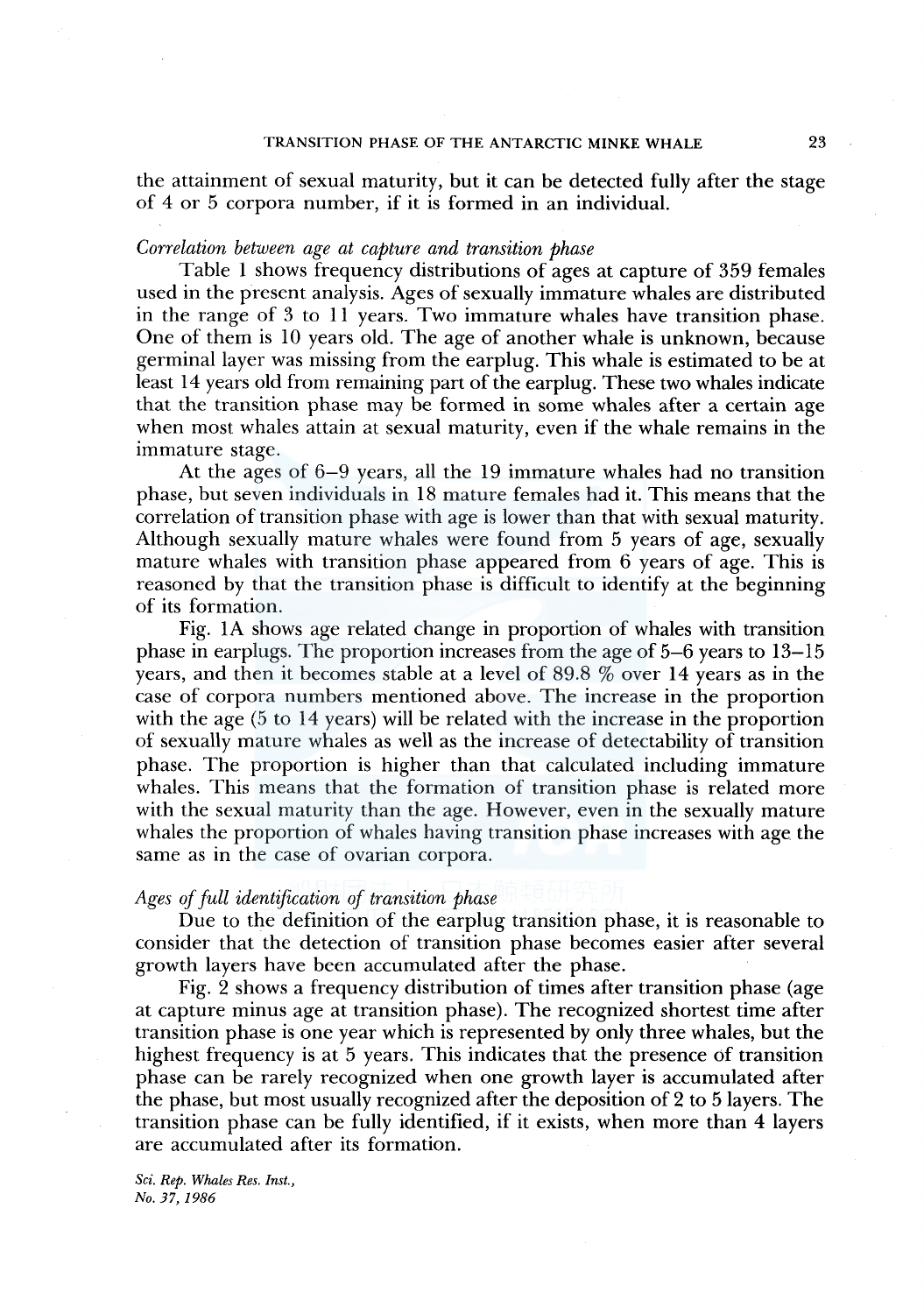

Fig. 2. Frequency distribution of ages after transition phase in earplugs of the female Antarctic minke whales.

## *Correlation between body length and presence of transition phase*

Table 3 shows frequency distributions of body lengths of the present material. Whales without identifiable transition phase are found in all size classes. Fig. IC shows the relationship between body length and proportion of whales having transition phase. In the length range of 7.4 to 8.6 m, the proportion increases with increasing body length. Above 8.7 m of body length the proportion is constant at the average of  $84.5\%$ .

Fig. 1 C also shows the proportion of whales with transition phase calculated using only sexually mature whales. Although the sample size is small (11 whales) for whales below 8.0 m, it is considered that there is no correlation between the proportion and body length, suggesting that the formation of transition phase is not directly related with the body length.

## *Comparison of age of whales just after sexual maturity and age at transition phase*

Table 5 shows distribution of age at capture of whales with one and two corpora in ovaries. The range of the ages is from 5 to 15 years with average of 9.4 years. Among 28 whales which have one or two ovarian corpora, 12 whales are identified with the transition phase in earplugs, and the distribution of ages at transition phase of these whales is also shown in Table 5. The ages ranged from 4 to 10 years with an average of 7.7 years. This figure is less than the average of ages at capture of these 12 females, because these whales have passed some time after the attainment of sexual maturity before the capture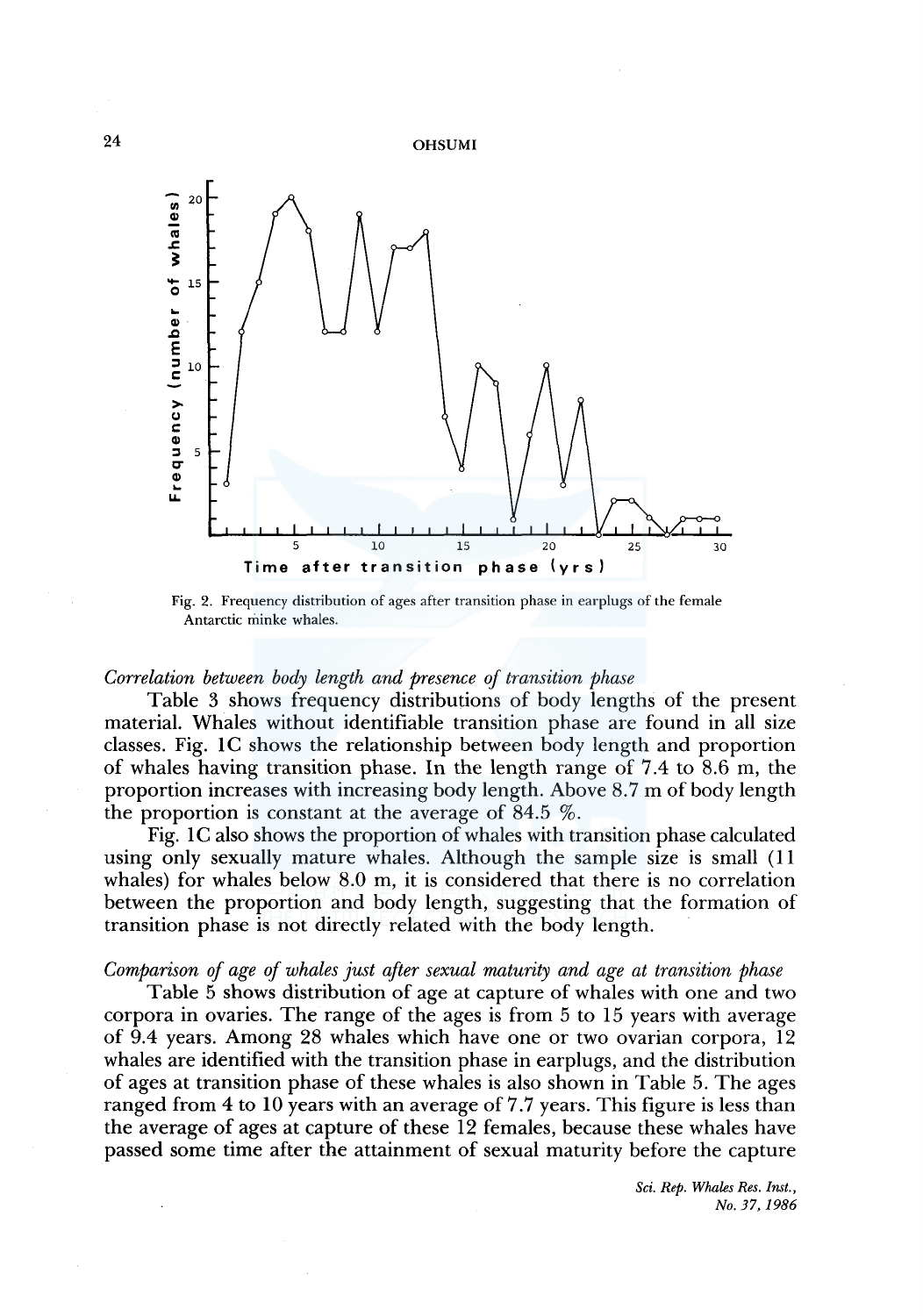| Age     |                | Total ages | Ages at transition phase |               |            |               |  |  |
|---------|----------------|------------|--------------------------|---------------|------------|---------------|--|--|
| (yrs.)  | *              | **         | $\leq 13$ yrs            | $\leq 15$ yrs | Total yrs. | $**$          |  |  |
| 3       |                |            |                          |               |            |               |  |  |
| 4       |                |            |                          | 2             | 3          |               |  |  |
| 5       | 2              | 3          |                          | 3             | 4          |               |  |  |
| 6       |                | 2          | 10                       | 11            | 21         |               |  |  |
|         |                | 4          | 11                       | 13            | 23         | 3             |  |  |
| 8       |                |            | 8                        | 14            | 34         |               |  |  |
| 9       | 2              | 3          | 16                       | 27            | 53         |               |  |  |
| 10      | $\overline{2}$ |            | 3                        | 9             | 44         | $\frac{4}{2}$ |  |  |
| 11      |                |            |                          | 2             | 25         |               |  |  |
| 12      |                |            |                          |               | 21         |               |  |  |
| 13      |                |            |                          |               | 16         |               |  |  |
| 14      |                |            |                          |               | 12         |               |  |  |
| 15      |                |            |                          |               | 3          |               |  |  |
| 16      |                |            |                          |               |            |               |  |  |
| 17      |                |            |                          |               |            |               |  |  |
| 18      |                |            |                          |               |            |               |  |  |
| 19      |                |            |                          |               |            |               |  |  |
| Total   | 11             | 28         | 50                       | 82            | 268        | 12            |  |  |
| Average | 8.55           | 9.39       | 7.70                     | 8.04          | 9.73       | 7.67          |  |  |
| S.D.    | 2.54           | 2.85       | 1.36                     | 1.61          | 2.65       | 1.89          |  |  |

TABLE 5. AGE DISTRIBUTIONS OF THE ANTARCTIC MINKE WHALES IN SEVERAL CASES

Remarks: \*: One corpus in ovaries, \*\*: One or two corpora in ovaries.

but the age at transition phase can be closer to the age at the attainment of sexual maturity. However, the deviation between the two is 1.7 years.

In this table frequency distributions of ages at transition phase are shown for 82 whales of age at capture of 15 years (upper limit of ages at capture of whales with one and two ovarian corpora in Table 5) and younger. The average of the ages at transition phase in this case is 8.0 years with range of 4 to 12 years. This is almost the same as that (7.7 years) of the same kind of ages in the case of whales with one and two ovarian corpora, and 1.4 years less than the average age at capture of females with one and two ovarian corpora.

## *Comparison of estimated and read total ages*

Lockyer (1972) examined the meaning of transition phase of fin whales by comparison of total earplug growth layers with ages of the animal at capture calculated using age at transition phase, number of ovarian corpora and average annual ovulation rate of the stock. The same method is applied in this study.

The age of a female at capture is calculated from following equation:

$$
t_{\rm e} = t_{\rm t} + (c/r) \, \, \ldots \, (1)
$$

Where,  $t_e$  is calculated age at capture,  $t_t$  is age at transition phase, c is ovarian corpora number and r is annual ovulation rate. The data of  $t_t$  and c are available from the carcass. The problem is the value of annual ovulation rate. According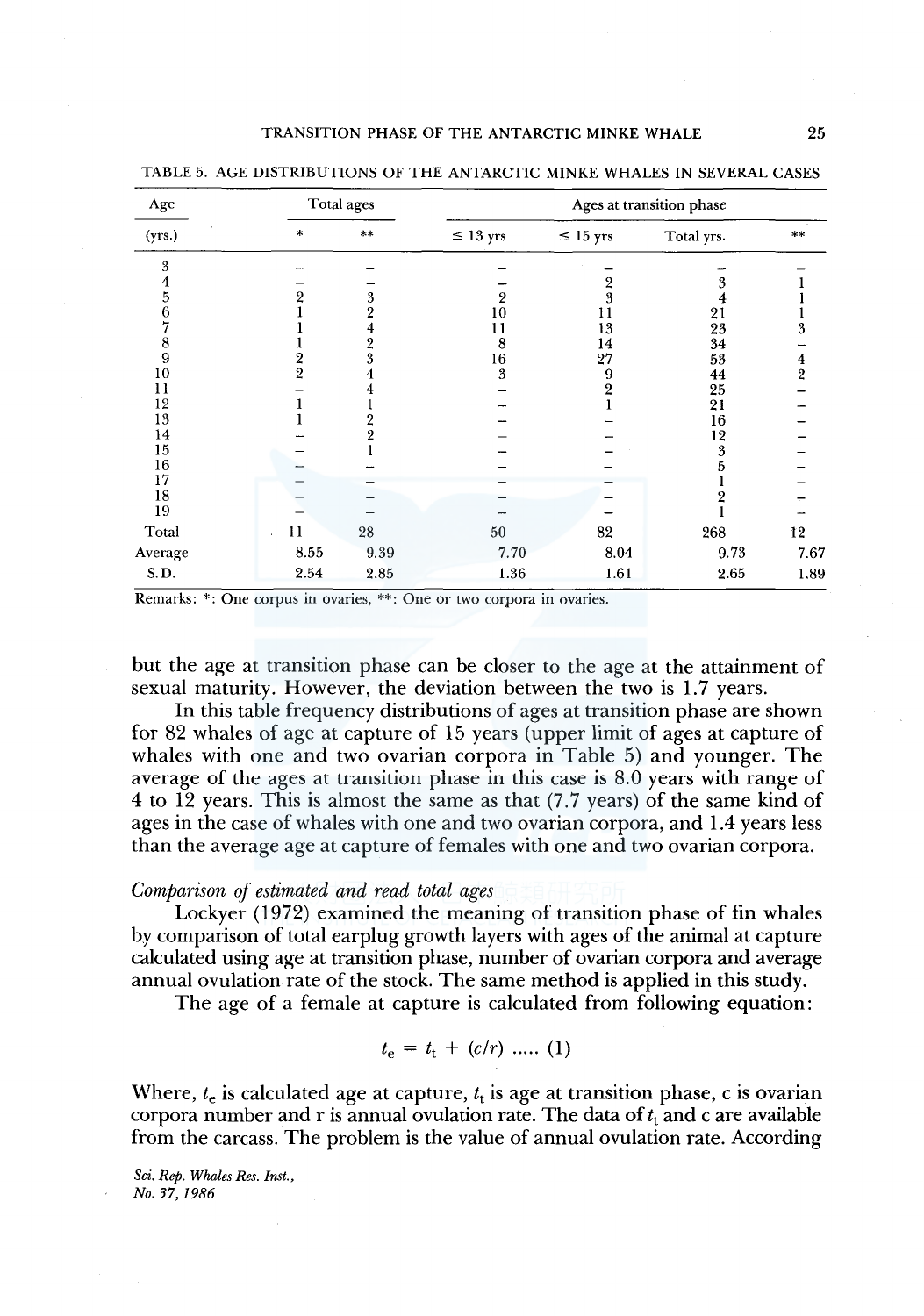

Fig. 3. Comparison between estimated and read total ages for the Antarctic minke whale. Closed circle: Average deviation of estimated age to read age, Range: Standard deviation.

to Masaki ( 1979), individual variation of annual ovulation rate ranges from 0.835 to 1.401 in the Antarctic minke whale. Best (1982) estimates the mean ovulation rate of minke whales off Durban at 0.811. Kato (1983) reports that the ovulation rate of the Antarctic minke whale increased from 0.77 (1952-54) to 1.25 ( 1967-69). Recently Kato ( 1985) showed a figure of 1.17 as the annual ovulation rate, although he indicated the rate declines with age.

If the age at capture thus calculated is close to the total growth layers of the same individual, the counted age at transition phase is proved to be close to the age at sexual maturity under the condition that the annual ovulation rate is true. A series of simulations was carried out using various values of ovulation rate to obtain the best match between total earplug age and the calculated age at capture. The best match was obtained assuming an annual ovulation rate of 1.4 as shown in Fig. 3. In this case average deviation between these two kinds of ages was around zero till the earplug age at 19 years, although there are large individual variations. This examination suggests that the age at transition phase can be regarded as the age at sexual maturity and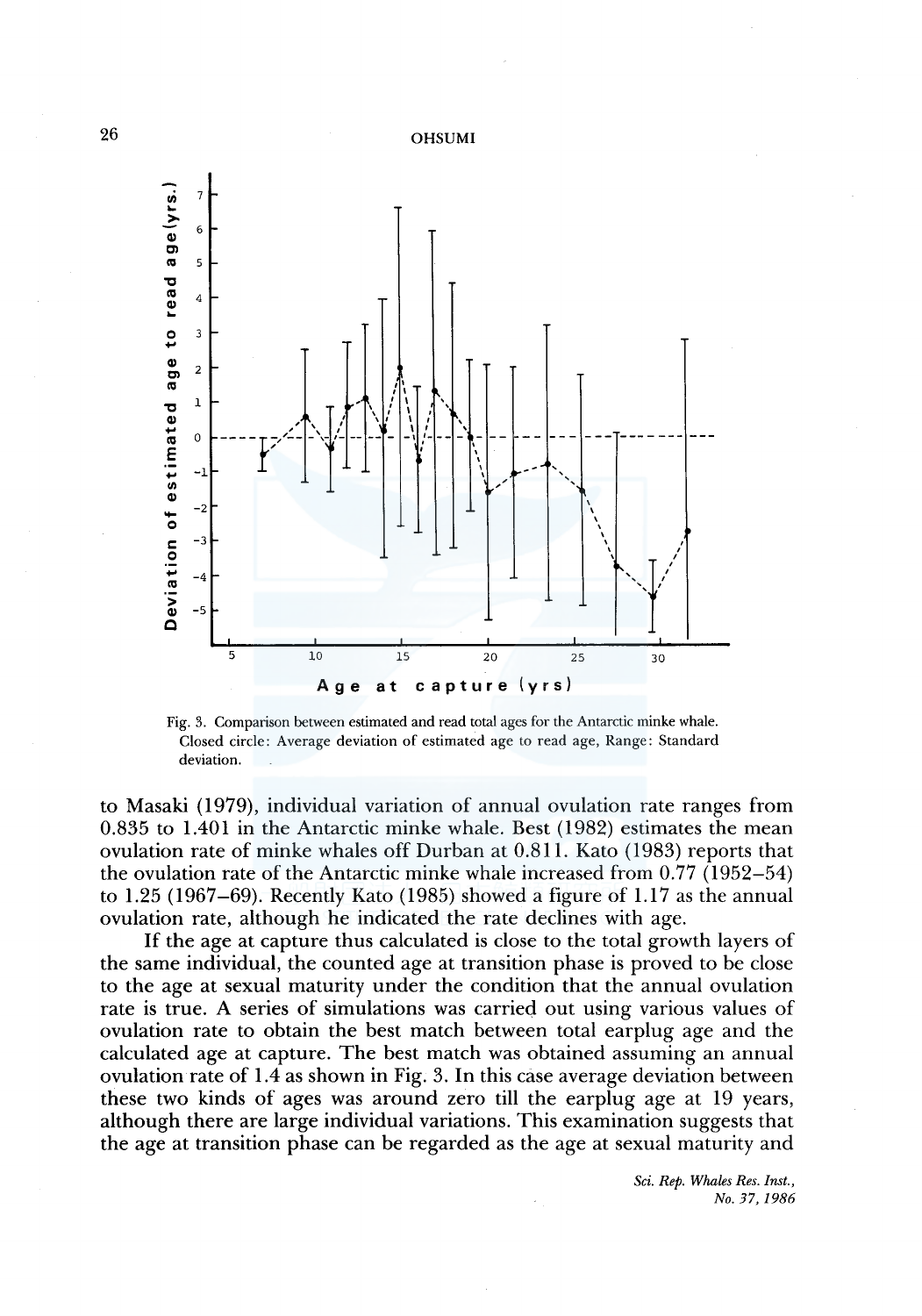## TRANSITION PHASE OF THE ANTARCTIC MINKE WHALE 27

the annual ovulation rate of the Antarctic minke whale is 1.4 for individuals below 19 years, which is larger than those ever estimated. The average deviation changes gradually to lower figures in the ages older than 19 years. This phenomenon means that the annual ovulation rate is not constant throughout all ages, and the ovulation rate of older age or earlier born generations had been smaller than 1.4. When an annual ovulation rate is assumed to be 1.0 for the age class of 26-28, the deviation of calculated and counted ages at capture becomes to be close to zero.

#### DISCUSSION

## *Presence of immature whales which have transition phase*

Two sexually immature females were found among the present materials to have transition phase. There is a possibility of miss-collection or misspreparation of earplug of one of the whale (No. W-293), because this whale was 7 .1 m long (most individuals of this size are sexually immature as shown in Table 3), its age at capture was  $14+$  with the age at transition phase of 6 years. However, another one is difficult to assume such a possibility, for it is 8.5 m long and 10 years old at capture. Both of these figures leave for the female possibility of being sexually immature. As shown in Table 5, Best (1982) already reported immature minke whales having transition phase. Therefore, it can be concluded that some females will form transition phase in earplug while they are sexually immature, when they attain at certain age and body length. On this connection, Lockyer (1972) and Kato (1985) examined the growth of skull in relation to mechanism of the formation of transition phase in earplugs of the fin and minke whales, respectively.

However, as examined in this study, the sexual maturity seems to correlate in many individuals with the formation of the transition phase, even if they are very small or very young.

#### *Identification of transition phase*

All the sexually mature female minke whales do not have always transition phase in earplugs. There are two cases of the absence of transition phase in sexually mature stage. One comes from the difficulty of identifying it soon after its formation. The low proportion of whales with transition phase in females just after the attainment of sexual maturity reflects this (Table 4). The transition phase becomes identifiable after the accumulation of 4-5 growth layers of post-transition phase as examined in this study.

Another is the case where transition phase cannot be recognized for life due to the gradual change of the layer width. These whales comprise 17 % (Best, 1982), or 12.4 % (this study) of adult females. The corresponding figure is only 3.5 % in fin whales (Lockyer, 1972). The frequency will be different between whale species.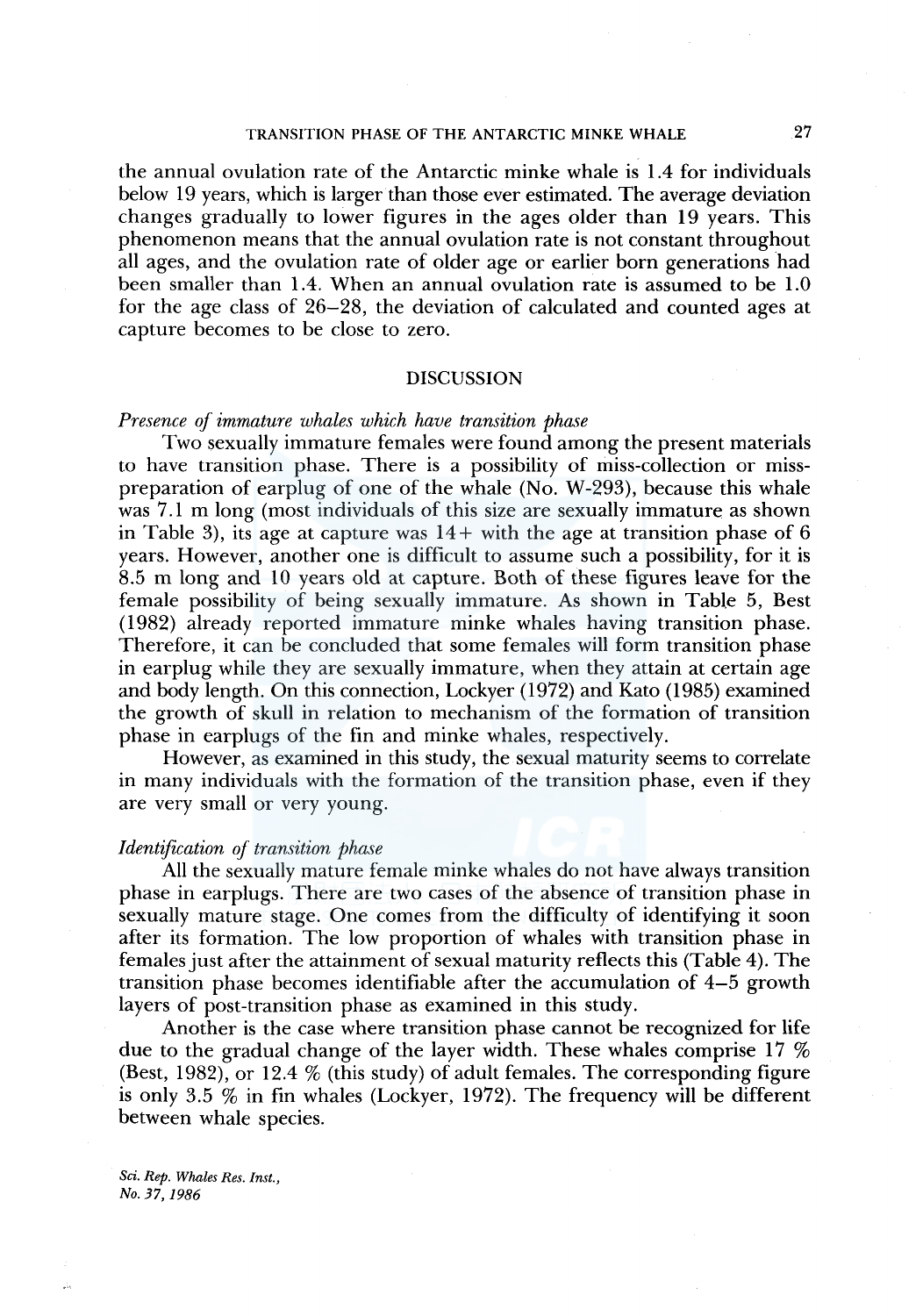*Use of transition phase for estimation of ovulation rate* 

Using several methods, it was confirmed in this study that the formation of transition phase approximately coincides with the attainment of sexual maturity of the Antarctic minke whale. Then, the time after sexual maturity can be estimated from age at capture and age at transition phase. On the other hand, the data on ovarian corpora numbers are available for each whale independently. Then, the mean ovulation rate of each whale is estimated from these data as follows:

$$
r = c/(t_a - t_t) \dots (2)
$$

Where,  $t_a$  is earplug age at capture, and other symbols are the same as those of the equation 1.

Fig. 4 shows that the mean annual ovulation rate declines with increasing age at capture. Although the lower limits of the standard deviation are almost constant (0.75 corpora annually) through the age, the upper limits of the standard deviation decrease largely with age. Thus, the standard deviation decreases with age at capture. The mean annual ovulation rate decreases from 1.9 at the beginning of sexual maturity to 0.9 in the oldest ages. The declining trend of ovulation rate has been reported for the minke whale by Masaki (1979), Best (1982) and Kato (1985). The apparent decline of ovulation rate will reflect two causes. One is the true age dependent change, where the ovulation rate decreases with age even under constant environment. The second cause will be the year factor. The change in the environment of the Antarctic minke whale could have been continuously increased the annual ovulation rate of females especially of young females and decreased the age at sexual maturity. Both factors may affect this whale population, and obtained this apparent result, but it is difficult to separate these two factors from the result. Kato, Shimadzu and Kirishima (1985) tried to introduce the change in age at sexual maturity and pattern of change in ovulation rate with age to explain the apparent relationship between the age after maturation and ovarian corpora number.

The present analysis suggests that the annual ovulation rate of the Antarctic minke whale changes from 1.9 in the beginning of sexual maturity to 0.9 in the oldest stage in recent years. As examined in previous section, another kind of examination indicates that the mean annual ovulation rate keeps a value of 1.4 till 19 years of age. Kato *et al.* ( 1985) show a graph of change in ovulation rate with age of the same whale species that it changes from 1.6 at the beginning of maturity to 0.2 in 40 years of age. On the other hand, Best ( 1982) has a doubt on the possibility of the existence of ovulation rate of 1.56 and over per conception, because a failure rate will be very high in such a case, if the true pregnancy rate is about 78 %. However, we cannot explain the actual phenomena unless we consider the values of the ovulation rate which was estimated in the present study.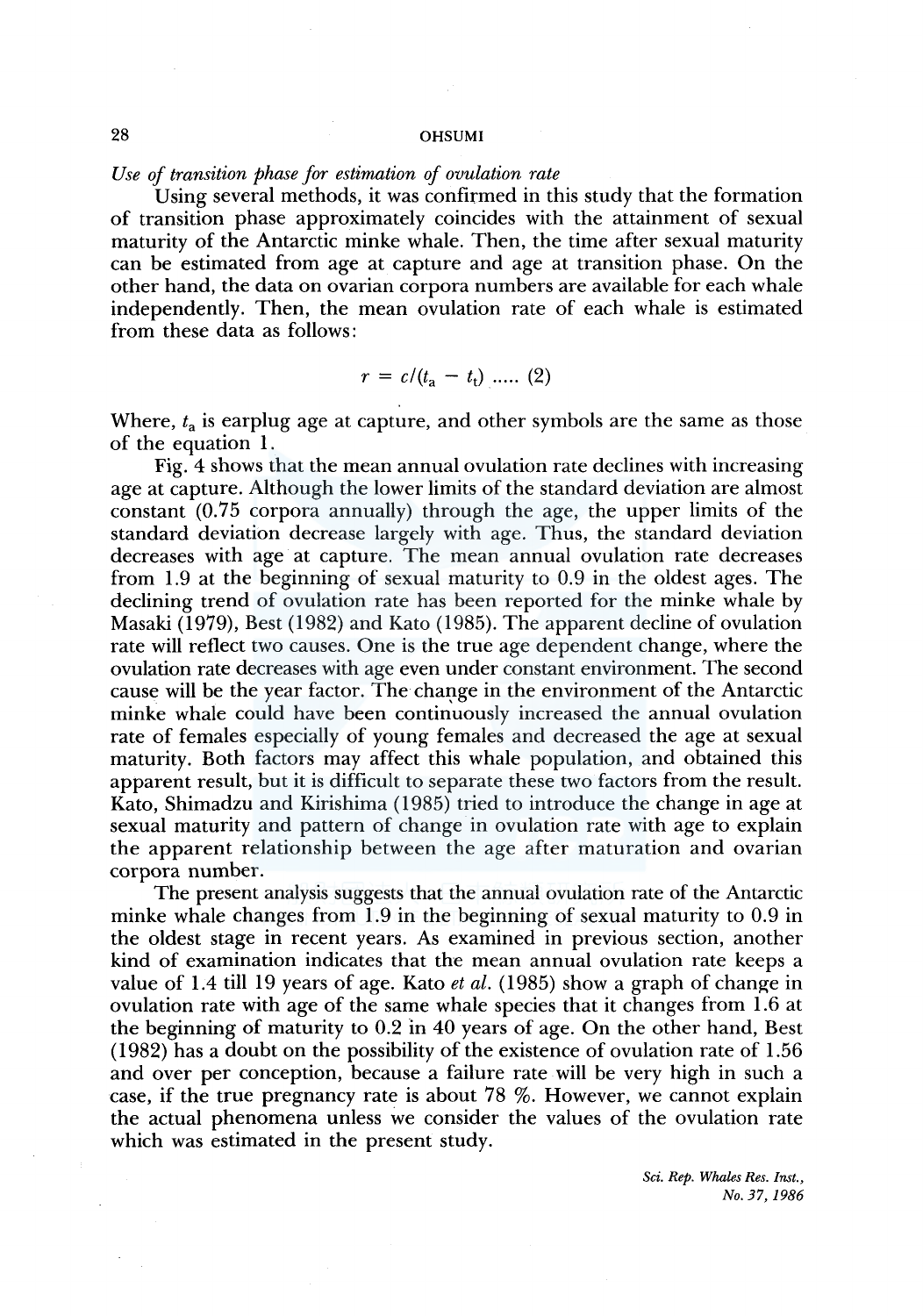

Fig. 4. Estimation of trends in annual ovulation rate and age at sexual maturity under the condition that the transition phase is a mark of the sexual maturity. A: Relation between total age and annual ovulation rate, B: Relation between total age and age at transition phase. Closed circle: Average, Range: One standard deviation.

*Transition phase to estimate yearly change in age at sexual maturity* 

Fig. 4B shows mean and standard deviation of age at transition phase calculated in accordance with age at capture. The mean age at transition phase clearly increases with increase of age at capture. The average age at transition phase in whales of 35 years or over at capture is 13.5 years, but it is 7 years or less in whales captured before 10 years of age. Although this study did not deal with the data based on the year class as examined by Masaki (1979), Best (1982) and Kato (1983), similar values and trend as these papers were observed in this way.

#### REFERENCES

ANON., 1983. Report of the Scientific Committee. *Rep. int. Whal. Commn,* 33: 43-190. ANON., 1984. Report of the Minke Whale Ageing Workshop. *Rep. int. Whal. Commn,* 34: 675-699. BEST, P.B., 1982. Seasonal abundance, feeding, reproduction, age and growth in minke whale off Durban. *Rep. int. Whal. Commn,* 32: 759-786.